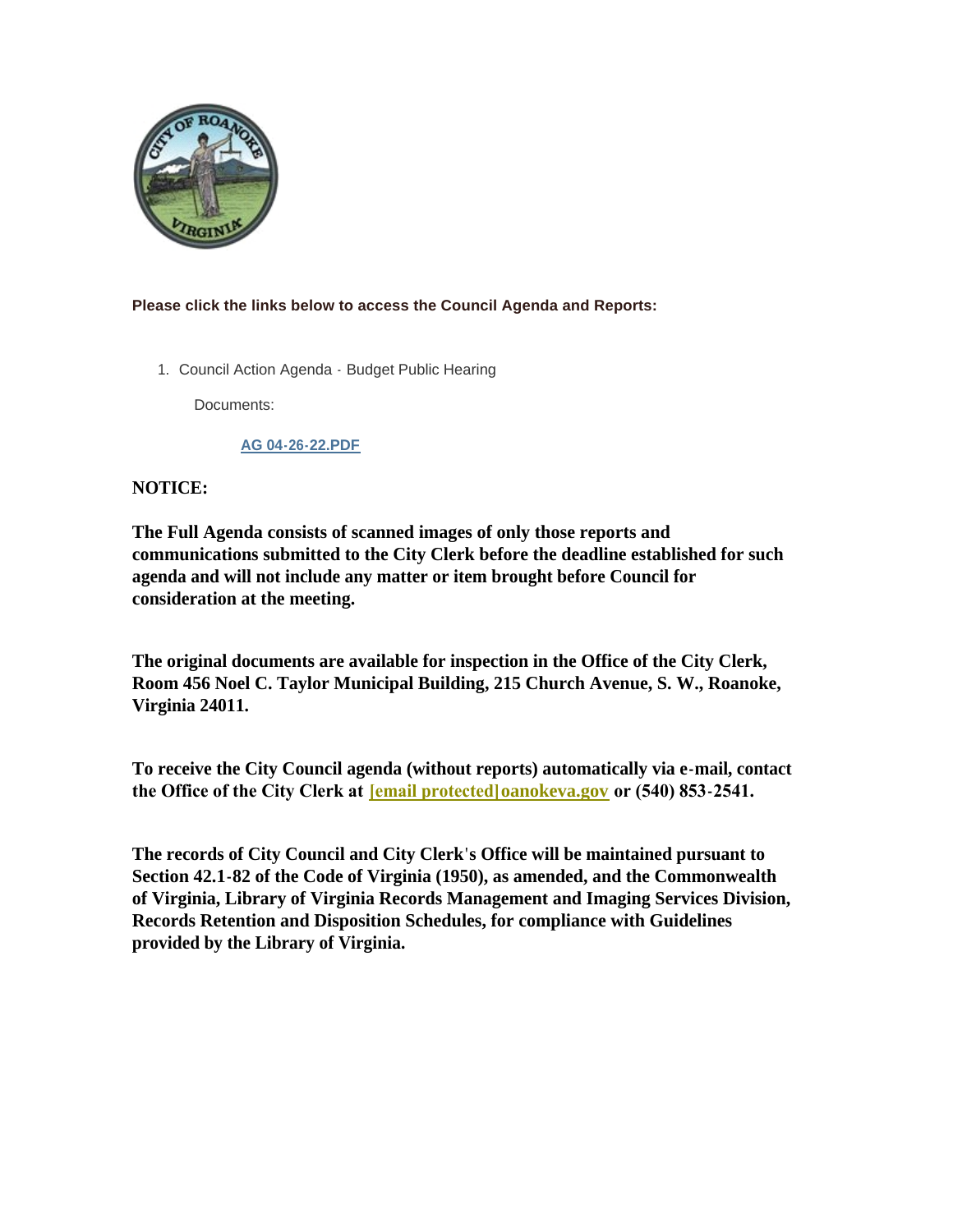

# **COBB**

## **ROANOKE CITY COUNCIL RECESSED SESSION**

## **APRIL 26, 2022 7:00 P.M.**

## **CITY COUNCIL CHAMBER**

# **AGENDA**

**The City of Roanoke is a safe, caring and economically vibrant community in which to live, learn, work, play and prosper**

### *A vibrant urban center with strong neighborhoods set amongst the spectacular beauty of Virginia's Blue Ridge*

- 1. Call to Order Roll Call. **Council Member Price was absent.**
- 2. Invocation. Mayor Sherman P. Lea, Sr.
- 3. The Pledge of Allegiance to the Flag of the United States of America will be led by Mayor Lea.
- 4. Welcome and Statement of Purpose. Mayor Lea.

**The purpose of tonight's meeting is to conduct two separate public hearings: (1) Recommended Budget for the City for Fiscal Year 2022–2023 at 7:00 p.m., or as soon thereafter as the matter may be reached; and (2) Proposed Real Estate Tax Rate Increase at 7:10 p.m., or as soon thereafter as the matter may be reached.** 

**City Council set aside time for citizens to comment on the Fiscal Year 2021-2022 appropriation of funding from the General Fund Assigned Fund Balance and the increase of Fiscal Year 2021–2022 local tax and other revenue estimates and appropriation of funding. A public hearing on the matters will be held at a future Council meeting.** 

## **NOTICE**

Council meetings will be televised live and replayed on RVTV Channel 3 on Thursdays at 7:00 p.m., and Saturdays from 10:00 a.m. to 5:00 p.m.; and video streamed through Facebook Live at facebook.com/RoanokeVa. Council meetings are offered with closed captioning for the deaf or hard of hearing.